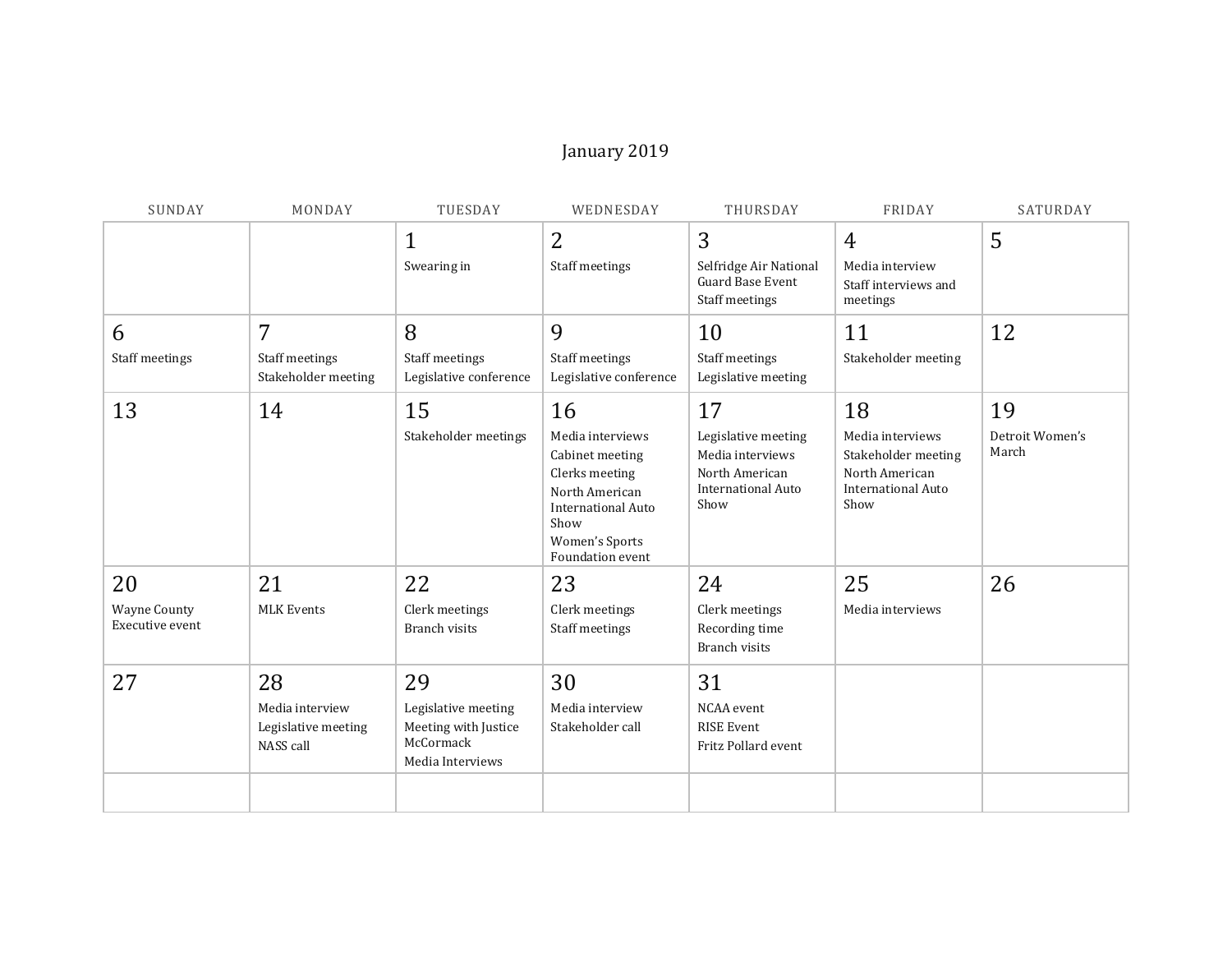## February 2019

| SUNDAY | MONDAY                                                                         | TUESDAY                                                                                                                   | WEDNESDAY                                                                                                              | THURSDAY                                                                   | FRIDAY                                                               | SATURDAY |
|--------|--------------------------------------------------------------------------------|---------------------------------------------------------------------------------------------------------------------------|------------------------------------------------------------------------------------------------------------------------|----------------------------------------------------------------------------|----------------------------------------------------------------------|----------|
|        |                                                                                |                                                                                                                           |                                                                                                                        |                                                                            | $\mathbf{1}$                                                         | 2        |
| 3      | $\overline{4}$<br>NASS conference<br>Media interviews<br>DHS briefing          | 5                                                                                                                         | 6<br>MI Congressional<br>delegation meeting<br>Stakeholder meeting<br>Girls and Women in<br>Sports Foundation<br>event | 7<br><b>Budget meeting</b><br>Recording time<br>Staff meetings             | 8                                                                    | 9        |
| 10     | 11<br>Visitation for<br>Congressman Dingell                                    | 12<br>Funeral for<br>Congressman Dingell<br>State of the State<br>MI Society of<br><b>Association Executives</b><br>event | 13<br>Legislator meetings                                                                                              | 14<br>Judge Keith Soul Food<br>event<br>Media interview                    | 15<br><b>Branch visits</b><br>Media interviews                       | 16       |
| 17     | 18                                                                             | 19<br><b>Branch visits</b>                                                                                                | 20<br>Voter Registration<br>event                                                                                      | 21<br>Clerk meetings<br>Media interviews<br>Branch visits<br>Staff meeting | 22<br>Media interview<br><b>Branch visits</b><br>Stakeholder meeting | 23       |
| 24     | 25<br>Staff meetings<br>Recording time<br>Stakeholder meeting<br>Branch visits | 26<br>SBAM event<br><b>Black History Month</b><br>event<br>Stakeholder meetings                                           | 27<br>Staff meeting                                                                                                    | 28                                                                         |                                                                      |          |
|        |                                                                                |                                                                                                                           |                                                                                                                        |                                                                            |                                                                      |          |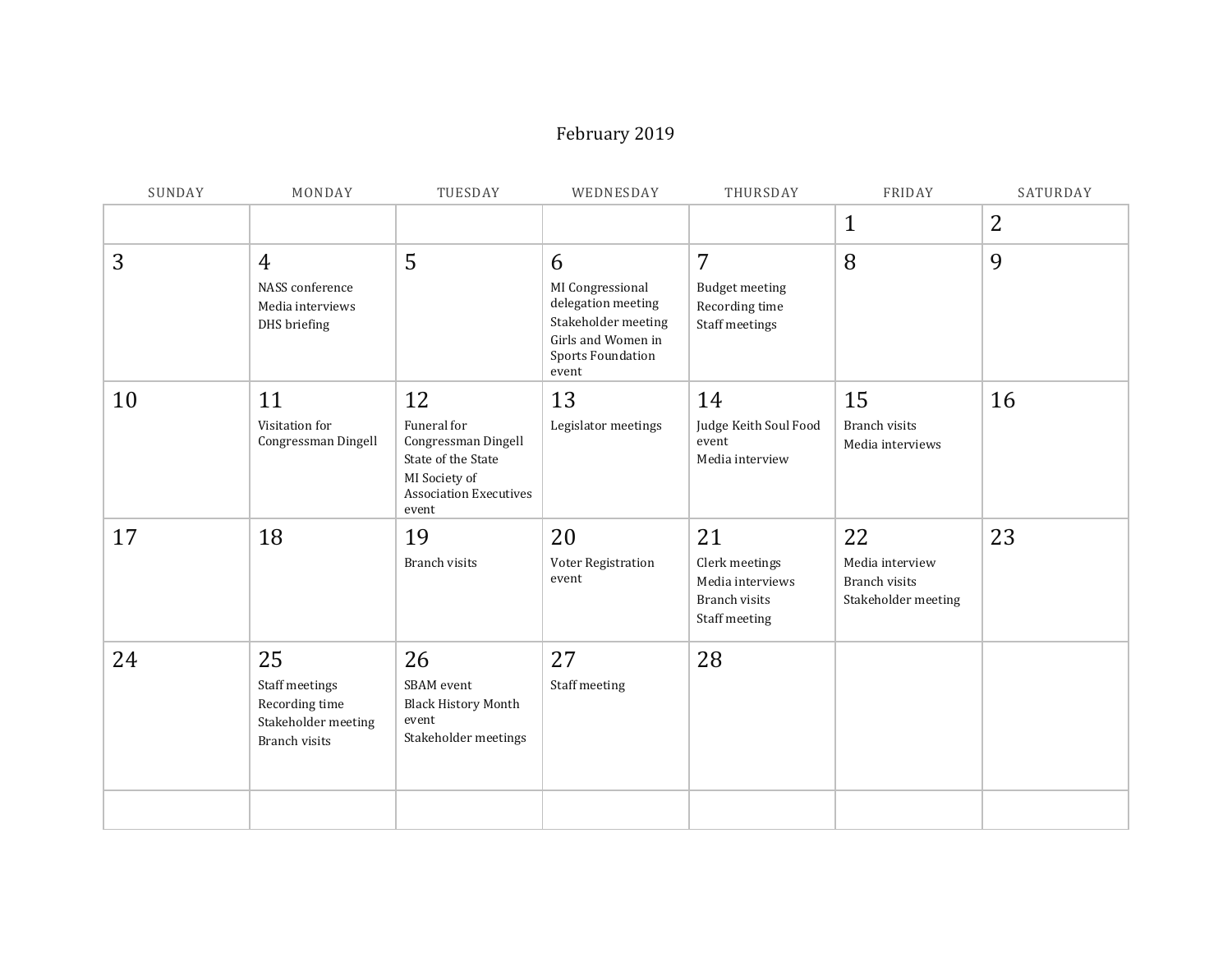#### March 2019

| SUNDAY                                   | MONDAY                                                                                                           | TUESDAY                                                                          | WEDNESDAY                                                                                                       | THURSDAY                                                                                                                                  | FRIDAY                                                                        | SATURDAY                                   |
|------------------------------------------|------------------------------------------------------------------------------------------------------------------|----------------------------------------------------------------------------------|-----------------------------------------------------------------------------------------------------------------|-------------------------------------------------------------------------------------------------------------------------------------------|-------------------------------------------------------------------------------|--------------------------------------------|
|                                          |                                                                                                                  |                                                                                  |                                                                                                                 |                                                                                                                                           | $\mathbf 1$<br><b>Branch visits</b><br>Stakeholder meeting<br>Media interview | 2<br>Gridiron Club and<br>Foundation event |
| 3                                        | $\overline{4}$<br>Election<br>Modernization<br><b>Advisory Committee</b><br>Stakeholder meeting<br>Staff meeting | 5<br><b>Branch visits</b><br>Stakeholder meeting<br>Detroit State of the<br>City | 6<br>Michigan Nonprofit<br>Association event<br>House Elections and<br><b>Ethics Committee</b><br>Branch visits | 7<br>Media interviews<br>Legislator meetings<br>Staff meeting<br>Stakeholder meeting<br>Michigan Political<br>Leadership Program<br>event | 8<br>Media interviews<br><b>Branch visits</b>                                 | 9                                          |
| 10<br>Southfield Town Hall               | 11<br>Branch visits<br>Media interview<br>Staff meeting                                                          | 12<br>Media interview<br><b>Branch visits</b>                                    | 13<br>Legislator meetings<br>Governor meeting                                                                   | 14<br><b>Branch visits</b>                                                                                                                | 15<br>Media interview                                                         | 16                                         |
| 17                                       | 18                                                                                                               | 19<br><b>Branch visits</b><br>Clerk meetings                                     | 20<br>Michigan Municipal<br>League Event<br>MI Traffic Safety<br>Summit event                                   | 21<br>Media interview<br>Stakeholder meeting<br>Legislator meeting                                                                        | 22<br>Levin Center Event<br><b>Branch visits</b>                              | 23                                         |
| 24<br>ASU Conference on<br>Redistricting | 25<br>ASU Conference on<br>Redistricting<br>Media interview<br>Staff meeting                                     | 26<br>ASU Conference on<br>Redistricting<br>Media interview                      | 27<br><b>Branch visits</b><br>Marquette Town Hall                                                               | 28<br>Branch visits<br>Legislator meeting                                                                                                 | 29<br>Media interviews<br><b>Branch visits</b><br>Clerks meeting              | 30<br>Affirmations event                   |
| 31                                       |                                                                                                                  |                                                                                  |                                                                                                                 |                                                                                                                                           |                                                                               |                                            |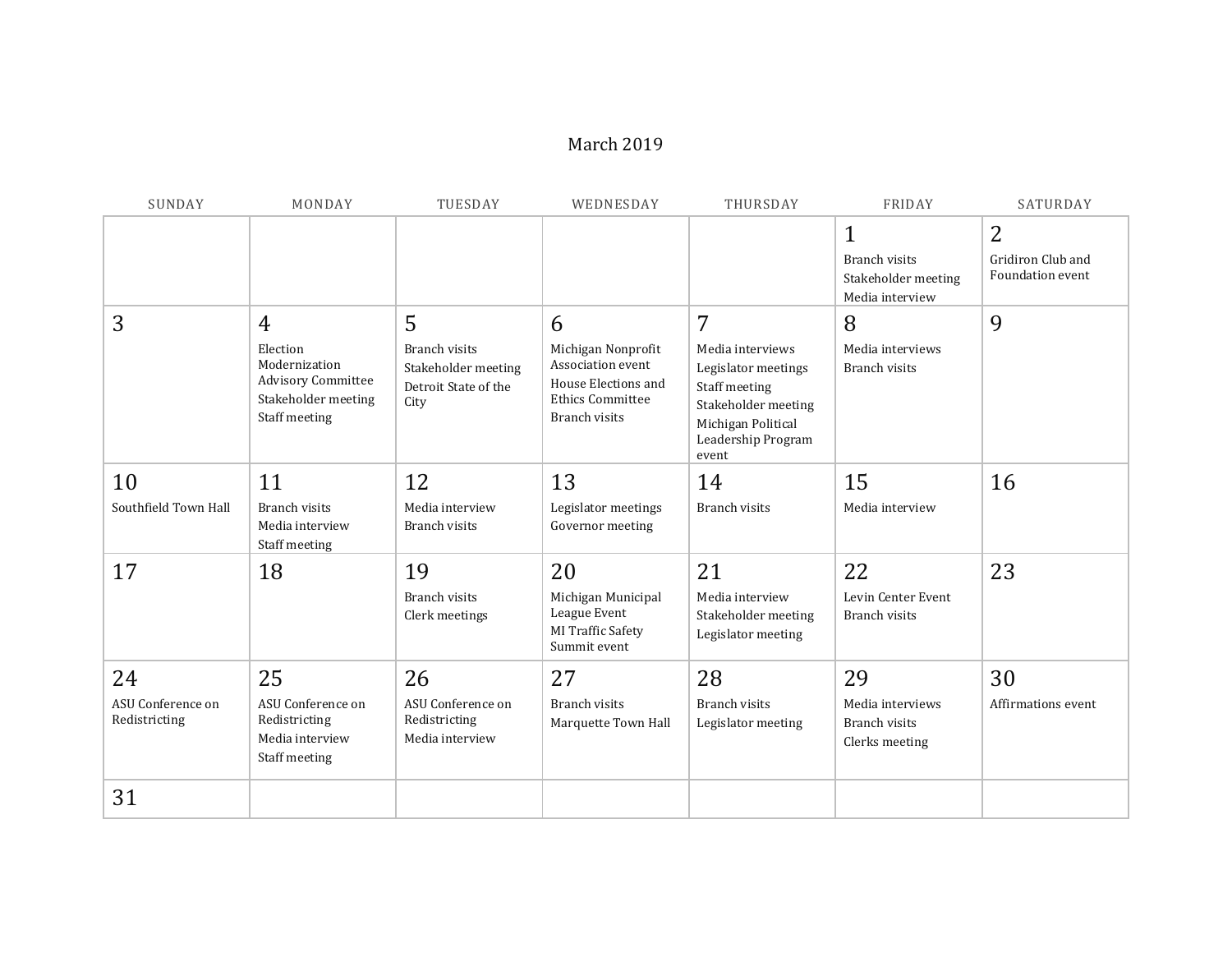# April 2019

| SUNDAY                 | MONDAY                                                            | TUESDAY                                                                                                                    | WEDNESDAY                                                                           | THURSDAY                                                                             | FRIDAY                                          | SATURDAY |
|------------------------|-------------------------------------------------------------------|----------------------------------------------------------------------------------------------------------------------------|-------------------------------------------------------------------------------------|--------------------------------------------------------------------------------------|-------------------------------------------------|----------|
|                        | $\mathbf 1$<br>Branch visits<br>Media interview<br>Clerks meeting | 2<br>Branch visits<br>Stakeholder meeting                                                                                  | 3<br>Branch visits<br>MI Township Assn<br>Event                                     | $\overline{4}$<br>Women in Blue event<br>Clerk meeting<br>Tigers Opening Day<br>game | 5<br><b>Branch visits</b><br>Gift of Life event | 6        |
| 7                      | 8<br>Branch visits<br>Staff meeting                               | 9<br>House budget hearing<br>Legislator meeting<br>Recording time<br>Staff meeting<br>Stakeholder meeting                  | 10<br><b>Wayne County Clerks</b><br>event<br>Senate budget hearing<br>Staff meeting | 11<br>Media interviews                                                               | 12<br>Media interviews                          | 13       |
| 14                     | 15<br>Media interview<br>Stakeholder meeting                      | 16<br><b>Election Security</b><br>Advisory Commission<br>meeting<br>Media interviews                                       | 17<br>Staff meetings<br>DHS meeting                                                 | 18<br>Legislative meeting<br>SOS call                                                | 19<br>Clerk meeting                             | 20       |
| 21                     | 22<br>Media interview                                             | 23<br><b>Women's Power</b><br>Breakfast<br>Voting rights<br>roundtable<br>Flint Town Hall                                  | 24<br>Media interviews<br>LinkedIn event<br><b>ACLU Event</b>                       | 25<br>Take Your Child to<br>Work Day events<br>Legislator meetings                   | 26<br>Media interviews                          | 27       |
| 28<br>Media interviews | 29<br>Media interviews                                            | 30<br>Stakeholder meeting<br>Media interviews<br>US Commission on<br>Civil Rights event<br>Michigan Women<br>Forward event |                                                                                     |                                                                                      |                                                 |          |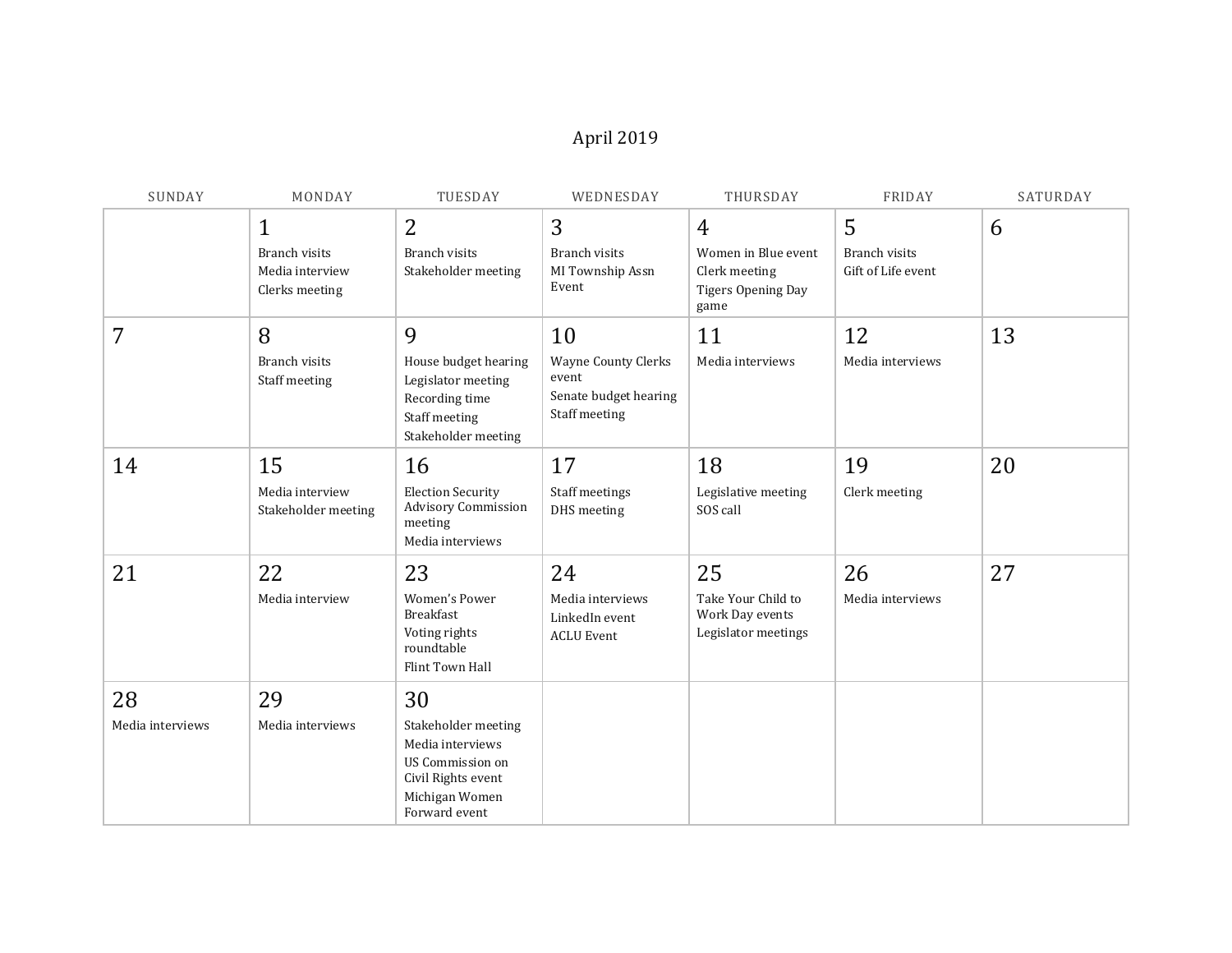# May 2019

| SUNDAY | MONDAY                                | TUESDAY                                            | WEDNESDAY                                                                                     | THURSDAY                                                                | FRIDAY                                                | SATURDAY                          |
|--------|---------------------------------------|----------------------------------------------------|-----------------------------------------------------------------------------------------------|-------------------------------------------------------------------------|-------------------------------------------------------|-----------------------------------|
|        |                                       |                                                    | $\mathbf{1}$<br>Media interviews<br>Staff meetings<br>Courageous<br>Persuaders event          | $\overline{2}$<br>Stakeholder meetings<br>Staff meetings                | 3<br>Orion Township event                             | $\overline{4}$                    |
| 5      | 6                                     | 7<br>Media interviews                              | 8<br><b>US House</b><br>Administration<br><b>Committee Hearing</b><br>Macomb Chamber<br>event | 9<br>Voting rights tour<br>event                                        | 10<br>Voting rights tour<br>event<br>Media interviews | 11<br>Voting rights tour<br>event |
| 12     | 13<br>Judge Keith funeral<br>services | 14<br>Stakeholder meetings<br>Staff meetings       | 15<br>Alpha Kappa Alpha<br>Day event<br>Media interviews<br>City Year Detroit<br>events       | 16<br>Media interview<br>Clerks meetings<br>Branch managers<br>meetings | 17<br>Gift of Life event                              | 18<br>Detroit PAL event           |
| 19     | 20<br>Staff meeting                   | 21<br>Brian Winston<br>Fountain event<br>NASS call | 22<br>Stakeholder meetings<br>Women Leaders in<br>College Sports event                        | 23<br>Media interviews<br><b>Gold Star Families</b><br>event            | 24                                                    | 25                                |
| 26     | 27                                    | 28                                                 | 29<br>Mackinac Policy<br>Conference                                                           | 30<br><b>Mackinac Policy</b><br>Conference<br>Media interviews          | 31<br>Mackinac Policy<br>Conference                   |                                   |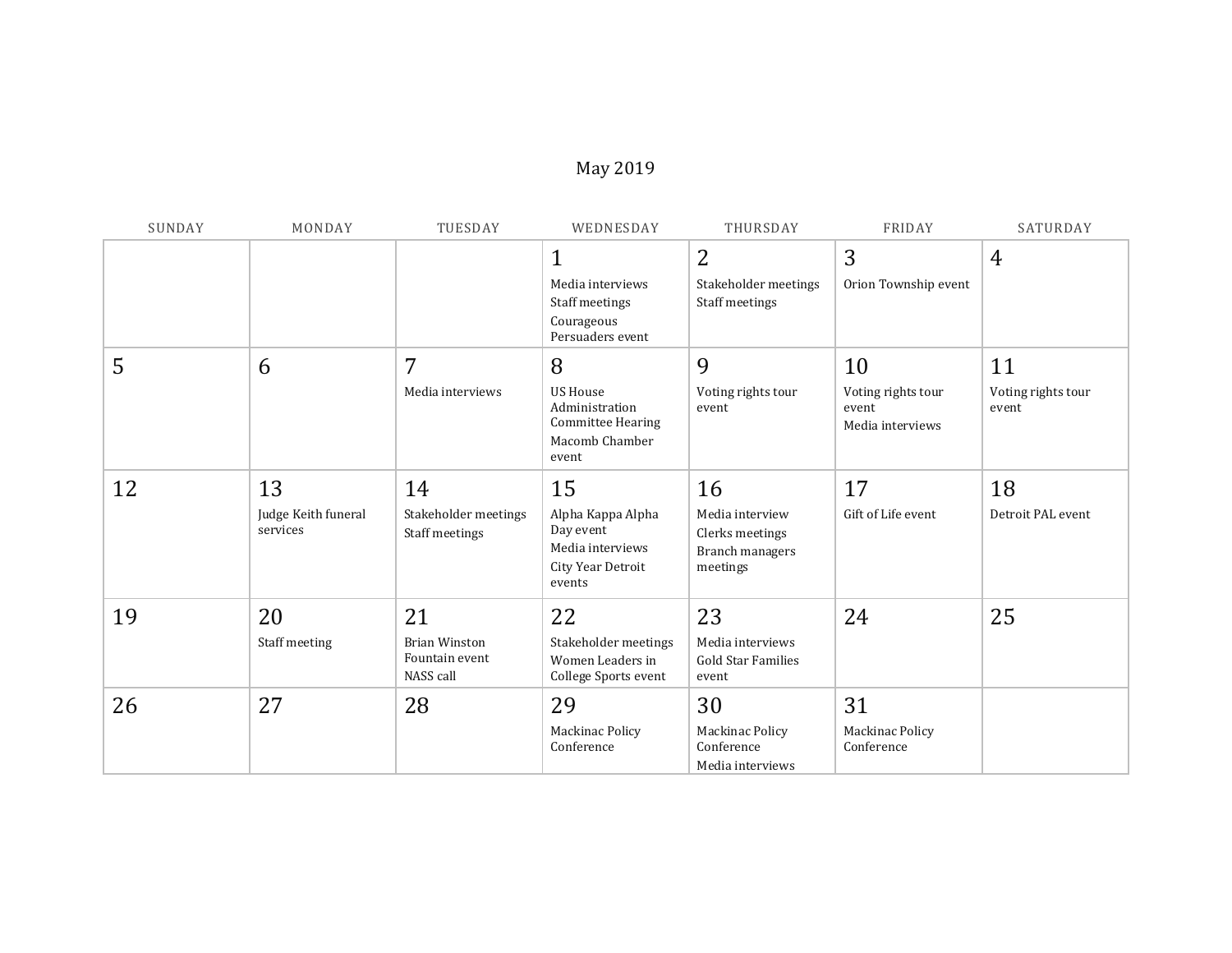## June 2019

| SUNDAY                                 | MONDAY                                                                         | TUESDAY                                                           | WEDNESDAY                                                | THURSDAY                                                                                                                               | FRIDAY                                                         | SATURDAY             |
|----------------------------------------|--------------------------------------------------------------------------------|-------------------------------------------------------------------|----------------------------------------------------------|----------------------------------------------------------------------------------------------------------------------------------------|----------------------------------------------------------------|----------------------|
|                                        |                                                                                |                                                                   |                                                          |                                                                                                                                        |                                                                | $\mathbf{1}$         |
|                                        |                                                                                |                                                                   |                                                          |                                                                                                                                        |                                                                | Ferndale Pride event |
| $\overline{2}$                         | 3                                                                              | $\overline{4}$                                                    | 5                                                        | 6                                                                                                                                      | 7                                                              | 8                    |
| Chevrolet Detroit<br><b>Grand Prix</b> |                                                                                | Stakeholder meetings                                              | Staff meetings<br>Stakeholder meeting<br>Media interview | Emory Law School<br>event                                                                                                              |                                                                |                      |
| 9                                      | 10                                                                             | 11                                                                | 12                                                       | 13                                                                                                                                     | 14                                                             | 15                   |
|                                        | Media interview<br>Women in Sports TF<br>Staff meetings<br>Stakeholder meeting | Election<br>Modernization<br><b>Advisory Committee</b><br>meeting |                                                          | Detroit Neighborhood<br>Forum event<br>Staff meetings<br>Staff event<br>Media Interview<br>Women in Sports TF                          | Branch manager<br>meeting<br>Stakeholder meetings<br>NASS call |                      |
| 16                                     | 17                                                                             | 18                                                                | 19                                                       | 20                                                                                                                                     | 21                                                             | 22                   |
|                                        | <b>Election Security</b><br>Advisory Commission<br>meeting<br>Media interview  | Ohio SOS event                                                    | Stakeholder meetings<br>Media interview                  | MI American Legion<br>Auxiliary Girls State<br>event<br>Media interview<br>Branch visit<br>MI Association of<br>Municipal Clerks event |                                                                |                      |
| 23                                     | 24                                                                             | 25                                                                | 26                                                       | 27                                                                                                                                     | 28                                                             | 29                   |
|                                        | Staff meeting<br>Media interview                                               | Branch visits                                                     | Kiwanis Club event<br>Branch visit                       | Media interviews<br>Women in Sports TF<br>NASS call                                                                                    |                                                                |                      |
| 30                                     |                                                                                |                                                                   |                                                          |                                                                                                                                        |                                                                |                      |
| NASS Conference                        |                                                                                |                                                                   |                                                          |                                                                                                                                        |                                                                |                      |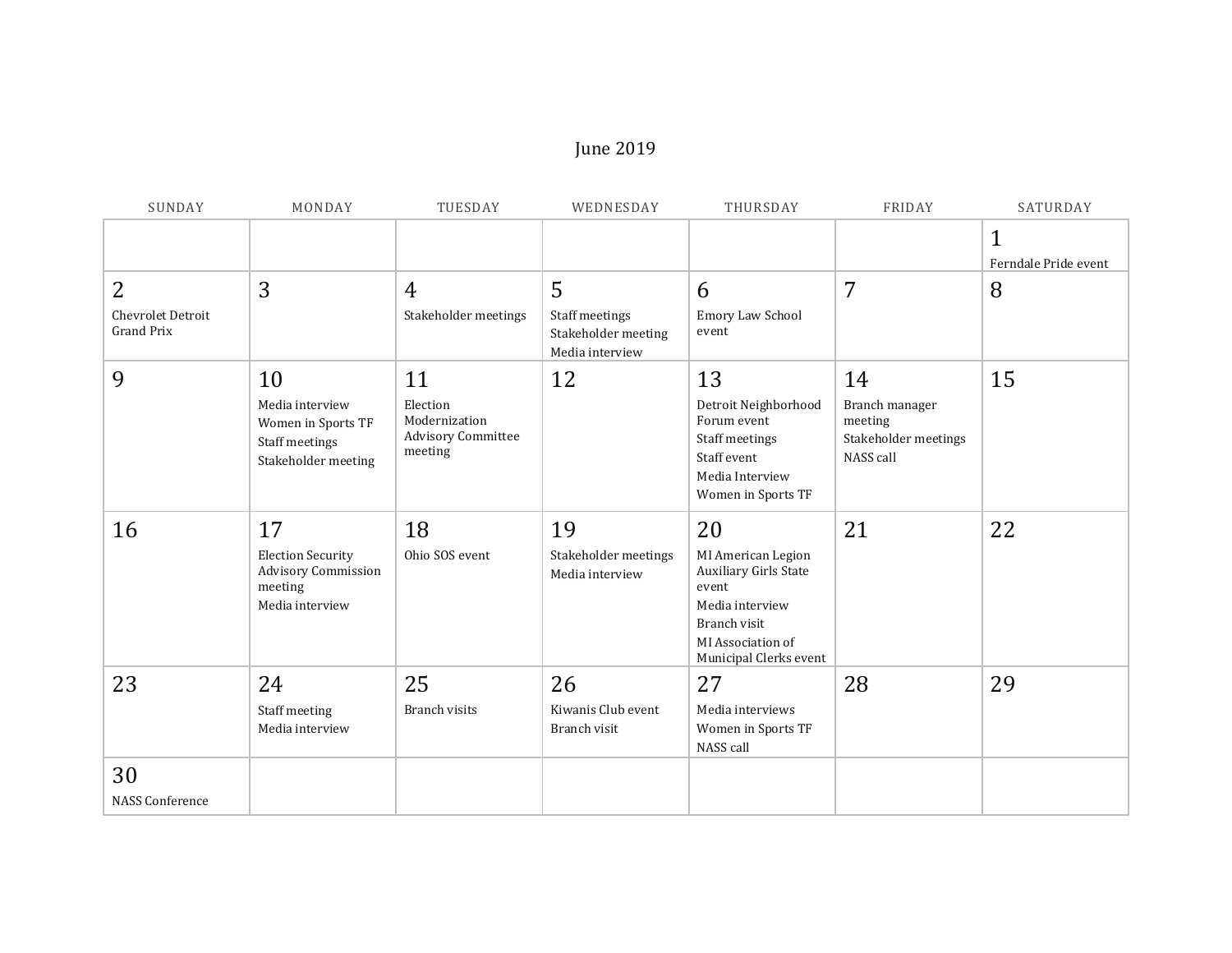## July 2019

| SUNDAY                                                                                          | MONDAY                                                         | TUESDAY                       | WEDNESDAY                   | THURSDAY                                              | FRIDAY | SATURDAY |
|-------------------------------------------------------------------------------------------------|----------------------------------------------------------------|-------------------------------|-----------------------------|-------------------------------------------------------|--------|----------|
|                                                                                                 | $\mathbf{1}$<br><b>NASS Conference</b><br>Media interview      | 2<br><b>NASS Conference</b>   | 3<br><b>NASS Conference</b> | $\overline{4}$                                        | 5      | 6        |
| 7                                                                                               | 8<br>Staff meeting                                             | 9<br>Sen. Stabenow<br>meeting | 10                          | 11<br>Video recording<br>Stakeholder meeting          | 12     | 13       |
| 14<br>Life Applications<br>Ministries event<br>Macomb County<br>Family Resource<br>Center event | 15<br>Stakeholder meeting<br>Staff meeting<br>Media interview  | 16<br>Media interview         | 17<br>Clerk meeting         | 18<br>Stakeholder meetings<br>Media interviews        | 19     | 20       |
| 21                                                                                              | 22                                                             | 23                            | 24<br><b>NAACP</b> Event    | 25<br>Clerks meeting<br>Media interviews<br>Town Hall | 26     | 27       |
| 28                                                                                              | 29<br>Staff meeting<br>Stakeholder meeting<br>Media interviews | 30<br>Stakeholder meeting     | 31                          |                                                       |        |          |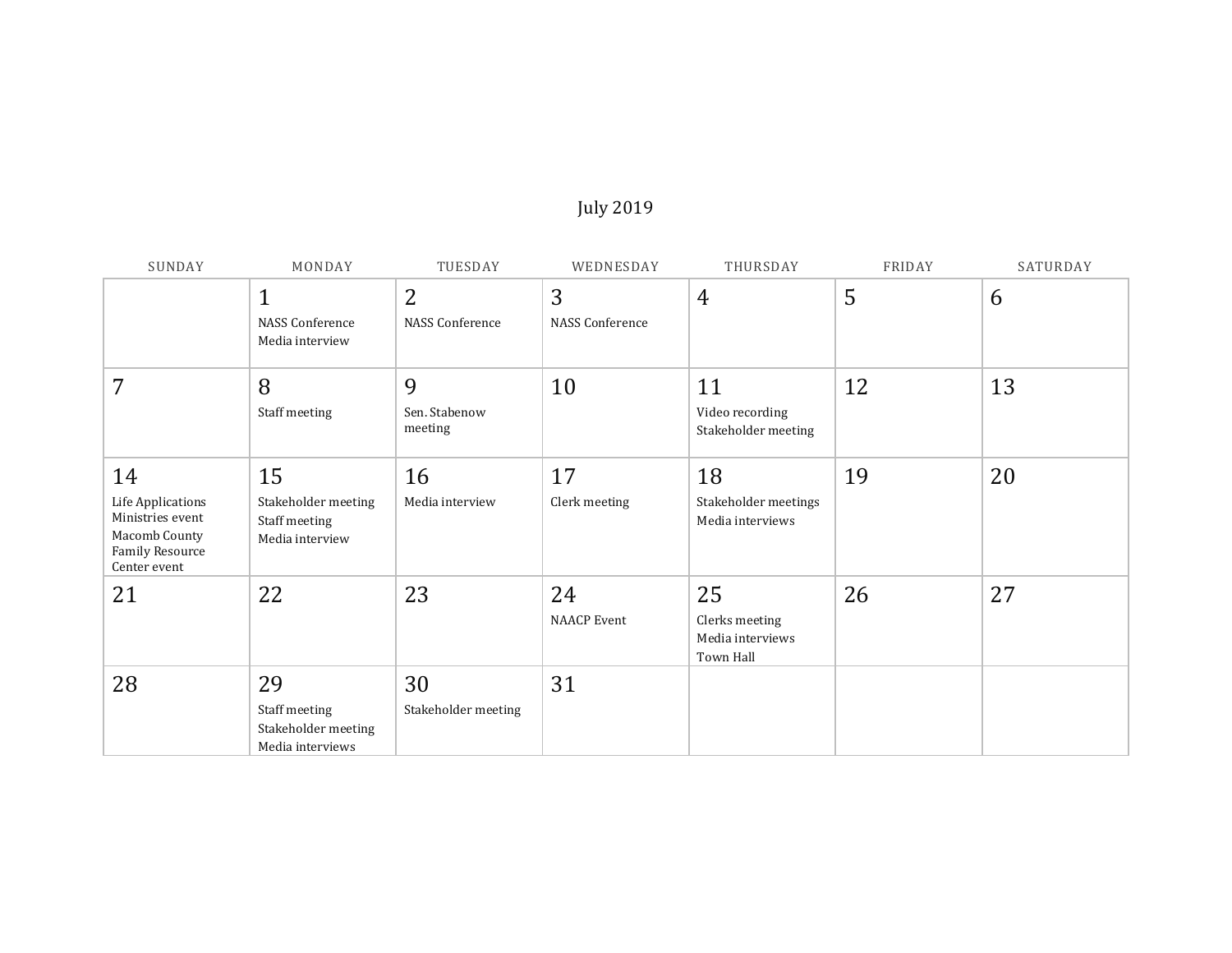# August 2019

| SUNDAY | MONDAY                                                                    | TUESDAY                                    | WEDNESDAY                                              | THURSDAY                                    | FRIDAY                                         | SATURDAY                         |
|--------|---------------------------------------------------------------------------|--------------------------------------------|--------------------------------------------------------|---------------------------------------------|------------------------------------------------|----------------------------------|
|        |                                                                           |                                            |                                                        | 1<br>Women in Sports TF                     | $\overline{2}$                                 | 3                                |
| 4      | 5<br>Media interview                                                      | 6<br>Women in Sports TF                    | 7                                                      | 8<br>Staff meeting                          | 9                                              | 10<br>Backpack Giveaway<br>event |
| 11     | 12<br>Media interview                                                     | 13<br>Stakeholder meeting<br>Branch visits | 14<br>Stakeholder event                                | 15<br>Stakeholder meetings<br>Staff meeting | 16<br>Stakeholder meeting<br>Stakeholder event | 17                               |
| 18     | 19<br>MI Assoc of Counties<br>event<br>Branch visit<br>Media interview    | 20<br>MI Assoc of Clerks<br>event          | 21<br>Video taping<br>Staff meeting<br>Media interview | 22                                          | 23<br>Media interview                          | 24                               |
| 25     | 26<br>Clerk meeting<br>Media interview<br>League of Women<br>Voters event | 27                                         | 28<br>NASS call                                        | 29                                          | 30                                             | 31                               |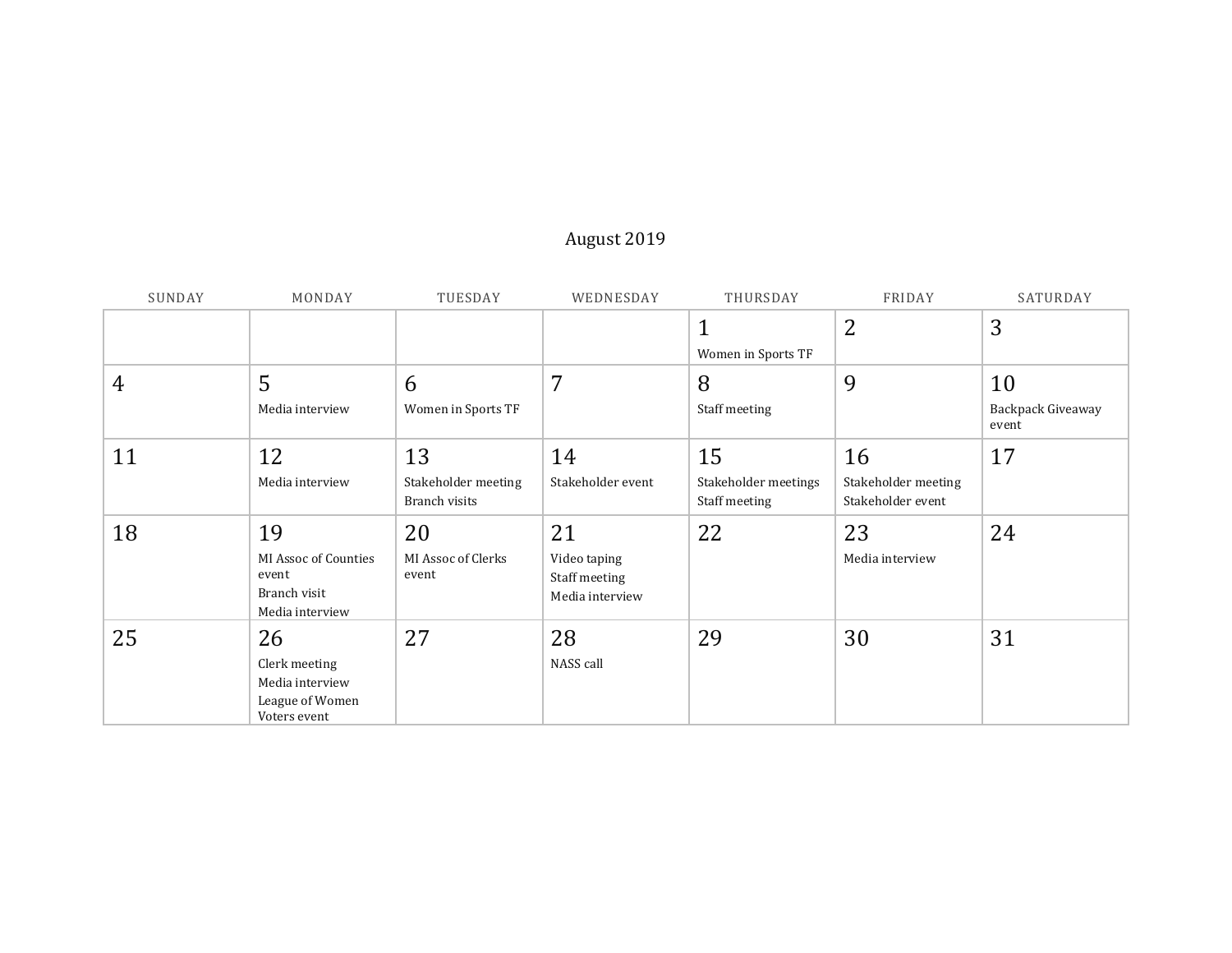## September 2019

| SUNDAY            | MONDAY                                               | TUESDAY                                                         | WEDNESDAY                            | THURSDAY                                                                | FRIDAY                                                                                      | SATURDAY                                       |
|-------------------|------------------------------------------------------|-----------------------------------------------------------------|--------------------------------------|-------------------------------------------------------------------------|---------------------------------------------------------------------------------------------|------------------------------------------------|
| $\mathbf{1}$      | $\overline{2}$                                       | 3                                                               | $\overline{4}$                       | 5                                                                       | 6                                                                                           | 7                                              |
|                   | Labor Day event                                      |                                                                 | Stakeholder meetings<br>Branch visit | <b>Justice Clement</b><br>meeting<br>Governor's Service<br>Awards event | Legislative meeting                                                                         | Courageous Kids event                          |
| 8                 | 9                                                    | 10                                                              | 11                                   | 12<br>National Motorcycle<br>Safety conference<br>Stakeholder meeting   | 13                                                                                          | 14                                             |
| 15                | 16                                                   | 17                                                              | 18                                   | 19                                                                      | 20                                                                                          | 21                                             |
|                   | Project Play event                                   |                                                                 | Project Play event                   | Cyber Security event                                                    | Macomb School<br>District event                                                             |                                                |
| 22                | 23                                                   | 24                                                              | 25                                   | 26                                                                      | 27                                                                                          | 28                                             |
|                   | <b>WSU Event</b><br>Media interviews<br>Branch visit | Governor meeting<br>Branch visit<br>Voter registration<br>event |                                      | Stakeholder meeting<br>Branch visits                                    | Stakeholder meeting<br>MI Sport Business<br>conference<br>Collegiate Student<br>Advisory TF | Arab American and<br>Chaldean Council<br>event |
| 29                | 30                                                   |                                                                 |                                      |                                                                         |                                                                                             |                                                |
| Stakeholder event |                                                      |                                                                 |                                      |                                                                         |                                                                                             |                                                |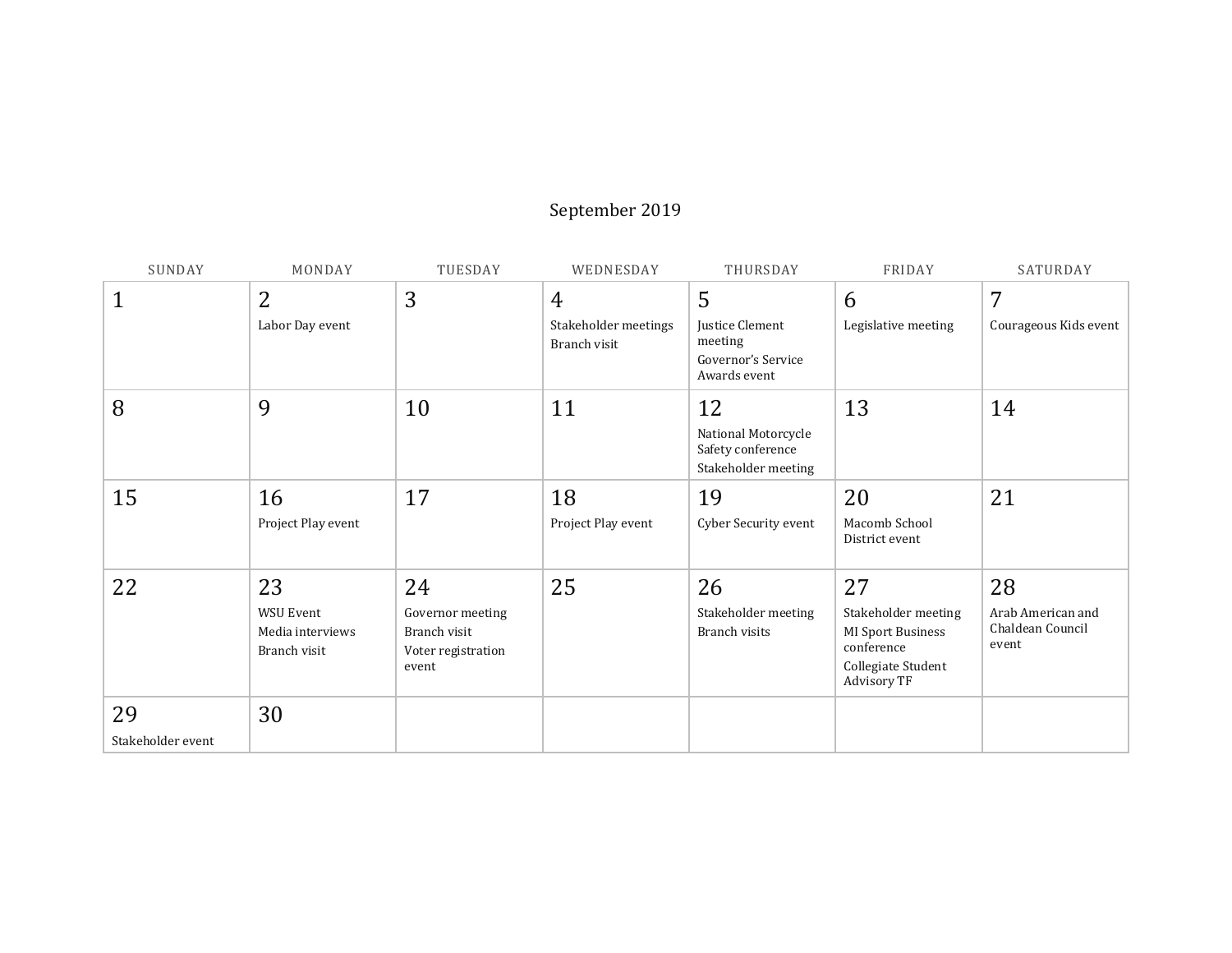#### October 2019

| SUNDAY        | MONDAY                                                             | TUESDAY                                                                | WEDNESDAY                                    | THURSDAY                                                               | FRIDAY                     | SATURDAY           |
|---------------|--------------------------------------------------------------------|------------------------------------------------------------------------|----------------------------------------------|------------------------------------------------------------------------|----------------------------|--------------------|
|               |                                                                    | $\mathbf{1}$                                                           | $\overline{2}$                               | 3                                                                      | $\overline{4}$             | 5                  |
|               |                                                                    | Budget meeting with<br>Governor<br>Branch visit<br>Stakeholder meeting | Harvest Gathering<br>event<br>DHHS meeting   | Stakeholder meetings                                                   |                            |                    |
| 6             | 7                                                                  | 8                                                                      | 9                                            | 10                                                                     | 11                         | 12                 |
|               |                                                                    | Media interviews                                                       | New Voter Rights<br>event                    | Governor's Cabinet<br>meeting<br>Stakeholder meetings<br>Branch visits | Mother the Summit<br>event | Make a Wish event  |
| 13            | 14                                                                 | 15                                                                     | 16                                           | 17                                                                     | 18                         | 19                 |
|               |                                                                    |                                                                        | Women Sports<br>Foundation event             | Washtenaw Bar<br>Association events                                    | Fems for Change event      | Albion NAACP event |
| 20            | 21                                                                 | 22                                                                     | 23                                           | 24                                                                     | 25                         | 26                 |
|               |                                                                    | <b>ESPNW</b> event                                                     | RISE meeting                                 | Media interviews                                                       | SBAM meeting               |                    |
| 27            | 28                                                                 | 29                                                                     | 30                                           | 31                                                                     |                            |                    |
| Church visits | International MI Cyber<br>Summit<br>University of Detroit<br>event | Media interviews                                                       | <b>Senate Elections</b><br>Committee hearing | Lebanese American<br><b>Chamber of Commerce</b><br>event               |                            |                    |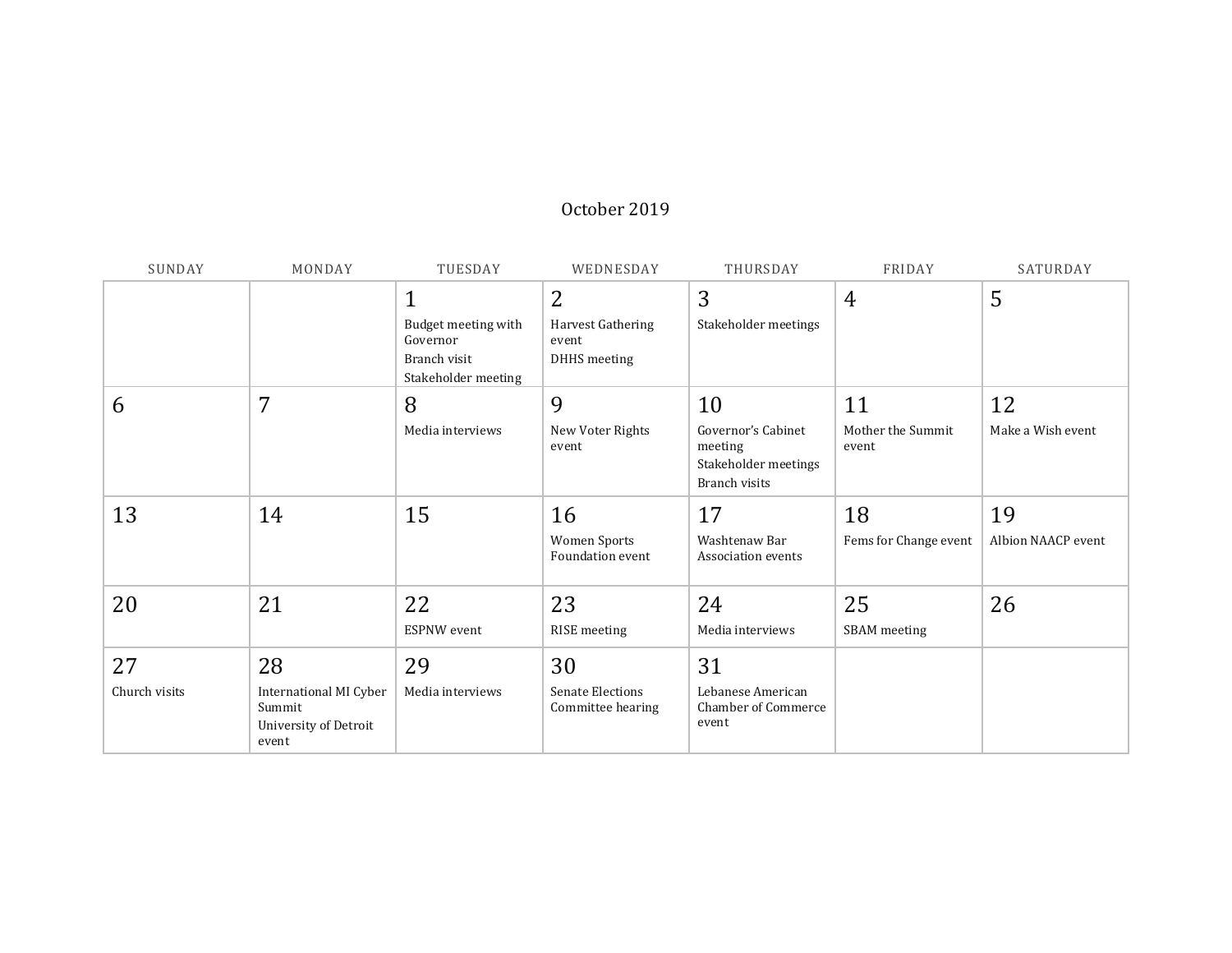#### November 2019

| SUNDAY                                                       | MONDAY                                                        | TUESDAY                                                       | WEDNESDAY                                                                                 | THURSDAY                                                                                  | FRIDAY                                                                                    | SATURDAY                                                                 |
|--------------------------------------------------------------|---------------------------------------------------------------|---------------------------------------------------------------|-------------------------------------------------------------------------------------------|-------------------------------------------------------------------------------------------|-------------------------------------------------------------------------------------------|--------------------------------------------------------------------------|
|                                                              |                                                               |                                                               |                                                                                           |                                                                                           | $\mathbf{1}$<br><b>FBI National Academy</b><br>event<br>Stakeholder meeting<br>ACLU event | 2<br>Flint Neighborhoods<br>United event<br>Flint redistricting<br>event |
| 3                                                            | $\overline{4}$<br>Rep. Conyers funeral<br>Detroit FBI meeting | 5<br>Precinct visits                                          | 6<br>Staff meeting<br>National Association<br>Social Workers event<br>Redistricting event | 7<br>U of M event<br>City Year Red Jacket<br>event                                        | 8<br>Naturalization event<br>Veterans Pinning<br>event                                    | 9                                                                        |
| 10<br>Veteran's Day event<br>Outstanding<br>Leadership event | 11                                                            | 12<br>Veterans event<br><b>Fair Elections Center</b><br>event | 13<br>Harvest Gathering<br>event<br><b>Historical Society of</b><br>MI event              | 14<br><b>Business Association</b><br>event<br><b>CMS</b> Energy event                     | 15                                                                                        | 16                                                                       |
| 17                                                           | 18<br>Media interviews<br>U of M event                        | 19<br>Stakeholder meeting<br>Town Hall                        | 20<br>Women in Sports TF                                                                  | 21<br>Governor's Office of<br><b>Foundation Liaison</b><br>meeting<br>Redistricting event | 22<br>Thanksgiving Day<br>event                                                           | 23                                                                       |
| 24                                                           | 25                                                            | 26                                                            | 27                                                                                        | 28                                                                                        | 29                                                                                        | 30<br>U of M Football Game                                               |